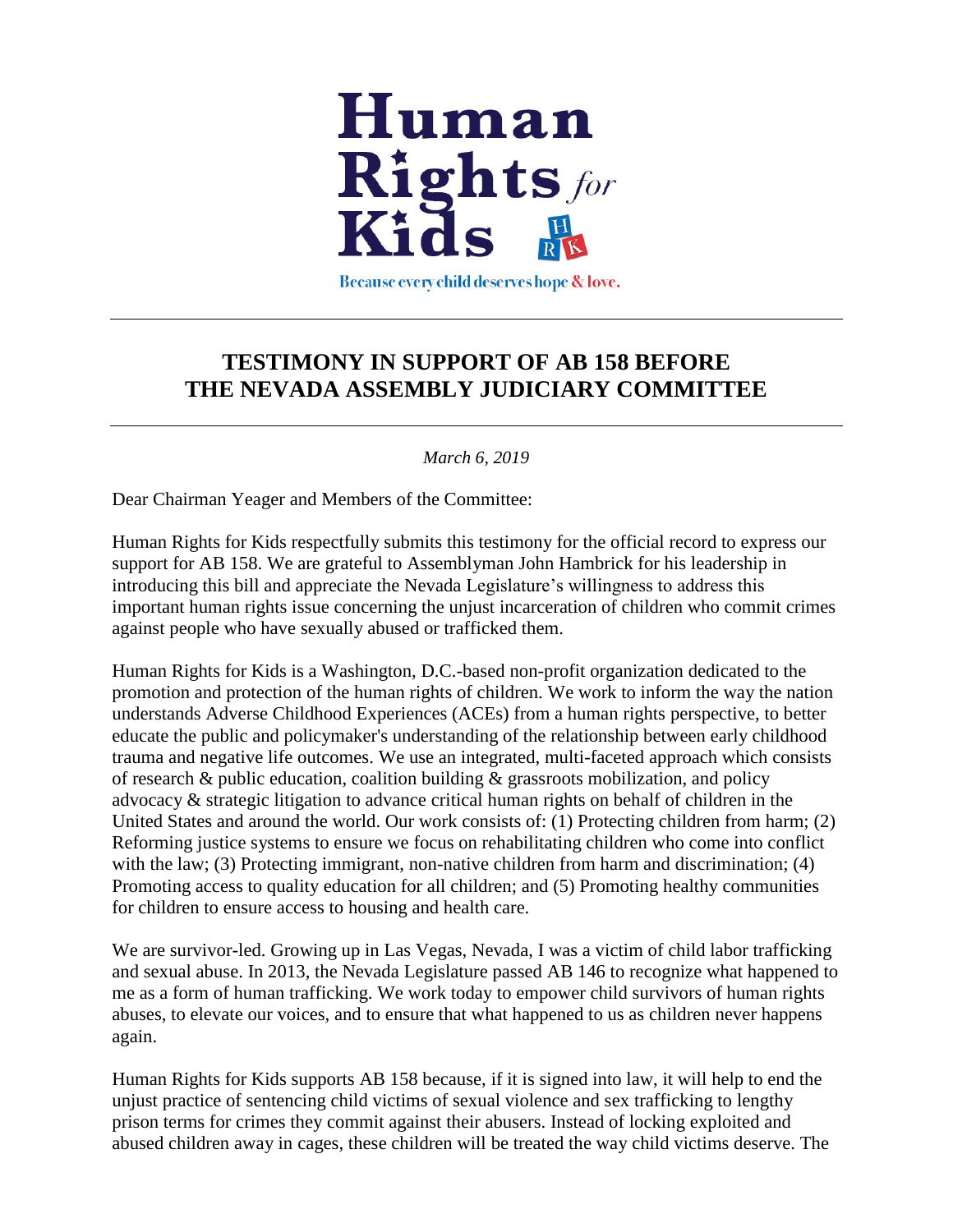continuing practice of sentencing children who kill the abusers to decades in prison is a human rights abuse and AB 158 will make Nevada the first state in the nation to finally recognize that.

#### **AB 158**

The Legislative Findings on page 2 of the bill make clear that "children who are victims of sex trafficking or sexual assault and who commit crimes against their abusers should not be subject to lengthy prison sentences but should instead be treated as victims and receive appropriate treatments and services."

Section 1 of the bill specifies that if a court finds by "clear and convincing evidence" that during the previous year leading up to the commission of an offense by a child, the person against whom the offense was committed trafficked the child or sexually assaulted the child, the court may: (1) depart from any mandatory minimum sentence, (2) suspend any portion of any otherwise applicable sentence, or (3) transfer the case back down to the juvenile court for adjudication.

The purpose of this bill is give judges more options and greater flexibility when sentencing children who have committed crimes against their abusers.

#### *Sex Abuse & Trafficking*

In the United States, Child Protective Services estimates that 63,000 children are sexually abused each year. In the U.S., 1 in 9 girls and 1 in 53 boys under the age of 18 experience sexual abuse or assault at the hands of an adult, 93% of which are committed by an individual that the child knows. Children who are victims of sexual assault are four times more likely to become addicted to drugs, four times as likely to experience Post-Traumatic Stress Disorder, and three times more likely to experience a major depressive episode.

In 2015, the National Center for Missing and Exploited Children estimated that 1 in 6 endangered runaways are likely child sex trafficking victims and that approximately 100,000 U.S. children are sexually exploited every year. Child victims of sex trafficking are often subjected to physical and sexual abuse by their traffickers and the "johns" or "buyers" that exploit and rape them.

#### *Traumatic Bonding and Post-Traumatic Stress Disorder*

The reasons why sexually abused or trafficked children may lash out against their offenders can be understood by examining psychological research. According to psychologist Dr. Michael Welner, abusers often make their victims undergo prolonged stages of grooming: (1) targeting the victim, (2) gaining the victim's trust, (3) filling a need, (4) isolating the child, (5) sexualizing the relationship, and (6) maintaining control. According to Welner "…a skillful abuser, gets into the child's DNA and becomes a part of the child, and the child can't cast him off regardless of the age."

These grooming tactics lead to traumatic bonding, in which a victim develops a dysfunctional attachment to his or her abuser. Traumatic bonding is characterized by misplaced loyalty, and is found in situations of exploitative cults, incestuous families, or in hostage or kidnapping situations. Over the years, clinicians have referred to similar abnormal psychological attachments as "Stockholm Syndrome" and in the case of domestic violence, "Battered Person's Syndrome," which take place in different abusive situations.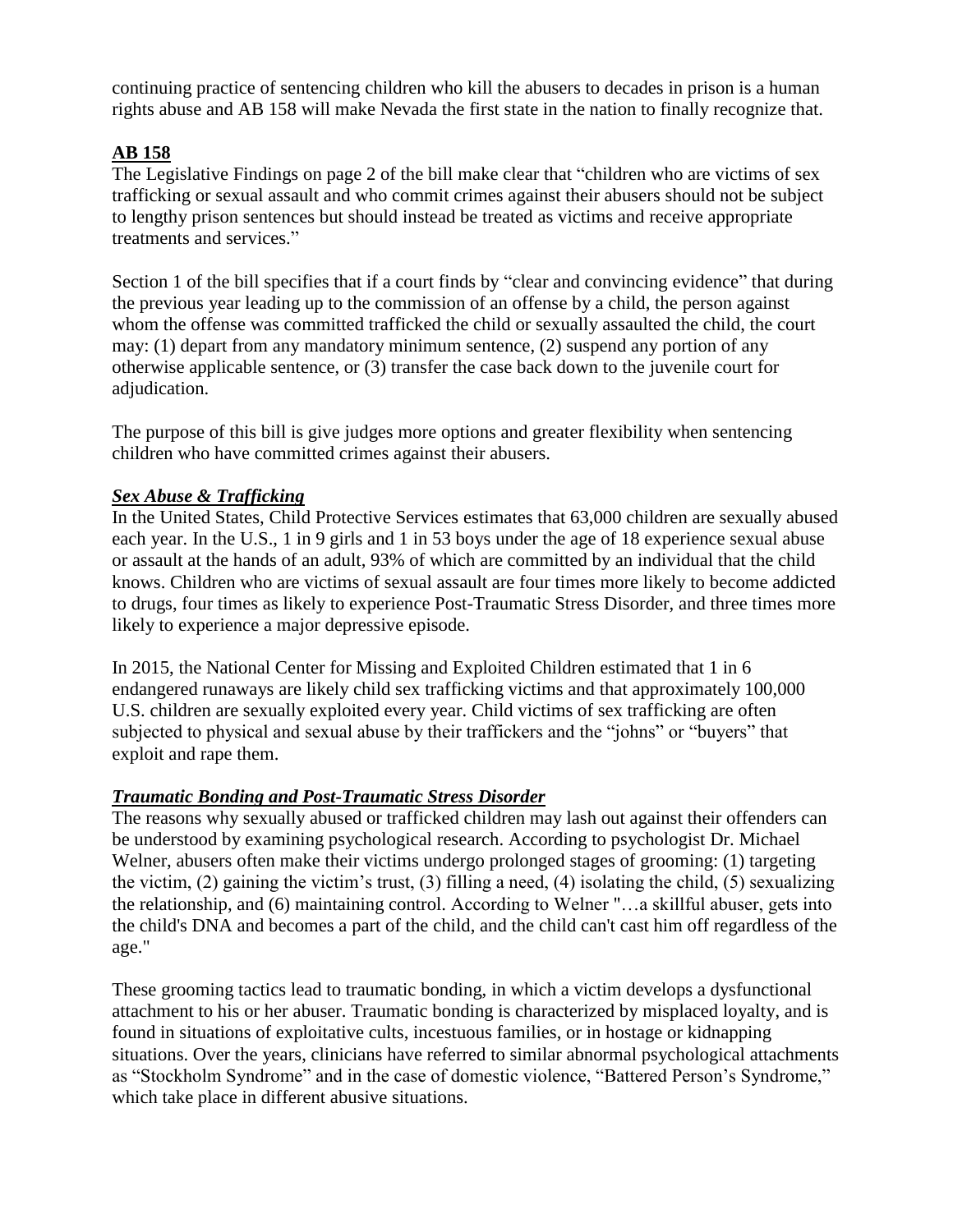This phenomenon, coupled with the fact that children's brains are not fully developed, prevent them from understanding the consequences of their actions as it relates to individuals who have committed severe abuse against them. Children cannot control their emotions and impulses and cannot evaluate risks in the same manner as adults. In addition, children who suffer from repeated and brutal victimization often have no way of understanding that they could be incarcerated for an action that they believe is self-defense against their abuser.

#### *Inadequacy of Self-Defense Claims*

While psychological research shows that children who have been victimized have real feelings of danger triggered by their abusers, the law does not always recognize this under the theory of selfdefense.

A self-defense claim is usually valid in the law only when the individual feels that "the danger of bodily harm is imminent." For example, to be protected under NRS 200.200 for killing in selfdefense, it must appear that: "1. The danger was so urgent and pressing that, in order to save the person's own life, or to prevent the person from receiving great bodily harm, the killing of the other was absolutely necessary AND 2. The person killed was the assailant, or the slayer endeavored to decline further struggle before the mortal blow was given."

For many child victims of sex abuse or trafficking, they are not always in "urgent and pressing danger" under the legal definition when they commit crimes against their abusers. Sometimes these crimes are premeditated on the part of the child victim. Nevertheless, sound public policy should dictate that children who commit crimes against their abusers are provided with treatment and services, not criminal punishment. The child would not have committed a crime if it were not for the abuser having abused or trafficked the child in the first place. Therefore, the law should focus on treatment, not punishment, of the child victim.

#### **The U.S. Supreme Court**

The Supreme Court has emphasized through its cases in *Roper v. Simmons (2005)*, *Graham v. Florida (2010)*, *Miller v. Alabama (2012),* and *Montgomery v. Louisiana (2016)* that **"the distinctive attributes of youth diminish the penological justifications for imposing the harshest sentences on juvenile offenders, even when they commit terrible crimes."** (Emphasis Added).

The Court has also found that, "only a relatively small proportion of adolescents" who engage in illegal activity "develop entrenched patterns of problem behavior," and "developments in psychology and brain science continue to show fundamental differences between juvenile and adult minds," including "parts of the brain involved in behavior control."

The Courts rulings in this area are especially relevant when dealing with children who have experienced significant trauma and abuse at the hands of the person who they committed their crimes against.

#### **Conclusion**

Nelson Mandela once said, *"There is no keener revelation of a society's soul than the way in which it treats its children."* Children who commit crimes against their abusers are categorically different than other types of offenders in the criminal justice system. Today we ask that you recognize these children as victims and give judges the flexibility to fashion an outcome that is more just and compassionate. These children deserve better. And we owe it to them to be better.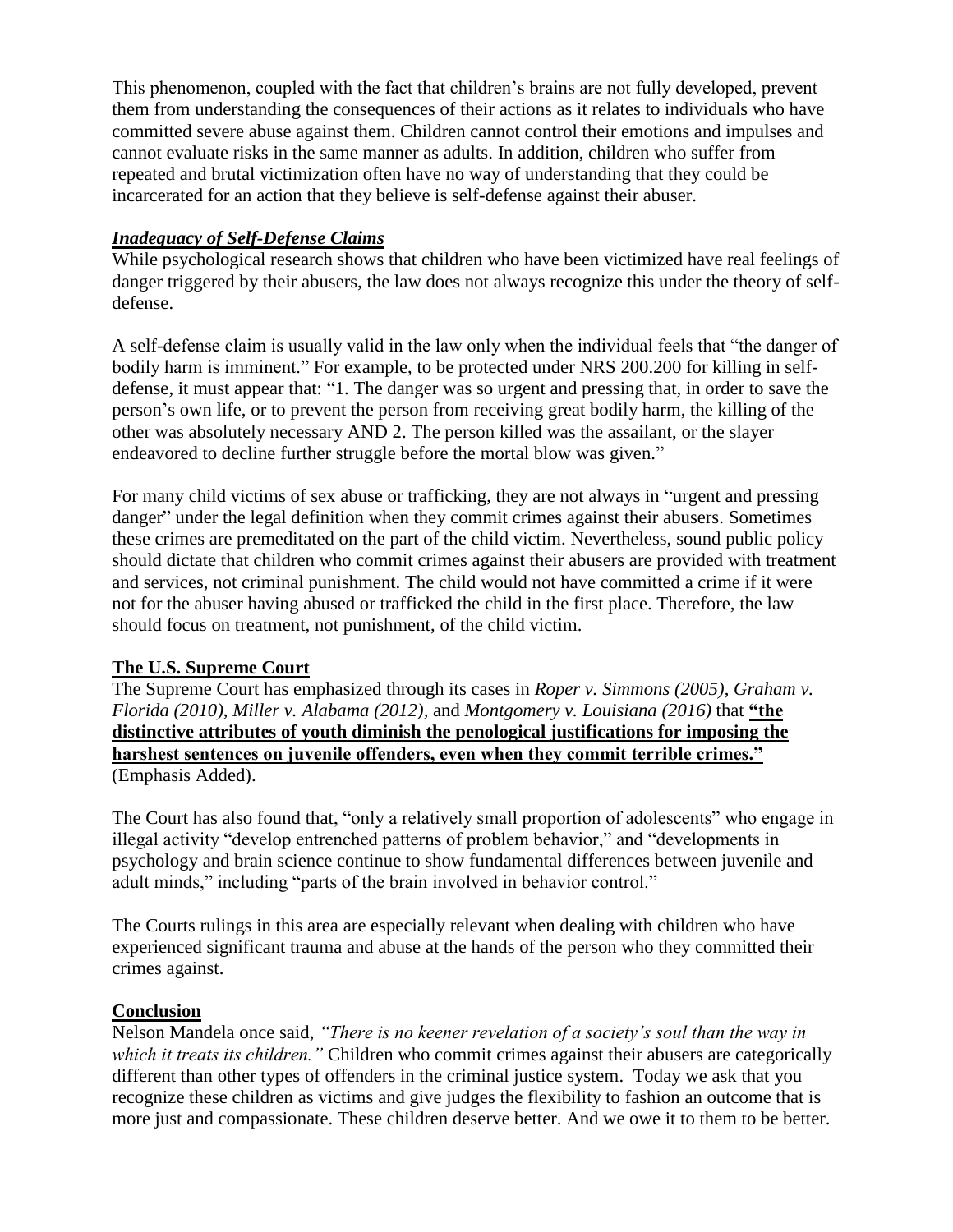Child victims deserve our understanding, empathy, and love. They don't deserve to be demonized and thrown away by the justice system.

As you consider this measure, I'd like you to ask yourself what if Ms. Kruzan was your own daughter? What would you want done in cases like hers?

Today we ask you to set a new standard and to protect the most vulnerable children in Nevada. We've failed these children too many times. Lets not fail again. You can make sure that we don't. Pass AB 158 and send an unmistakable message to child victims everywhere:

"We See You. We Hear You. We Will Protect You. And We Love You."

We strongly urge this committee to vote favorably upon AB 158 to give judges greater flexibility in cases where child victims commit crimes against their abusers and are urged to treat them as the victims they are. Thank you for your consideration.

With hope and love,

 $\sqrt{ \overline{\phantom{m}}\phantom{m}}$ 

James. L. Dold President & Founder Human Rights for Kids

Below we've included a small sampling of stories from around the country of children who committed crimes against their abusers and traffickers. We hope their voices and stories illuminate the pressing need for AB 158. Our work is dedicated to them and we ask that you pass this measure in their honor.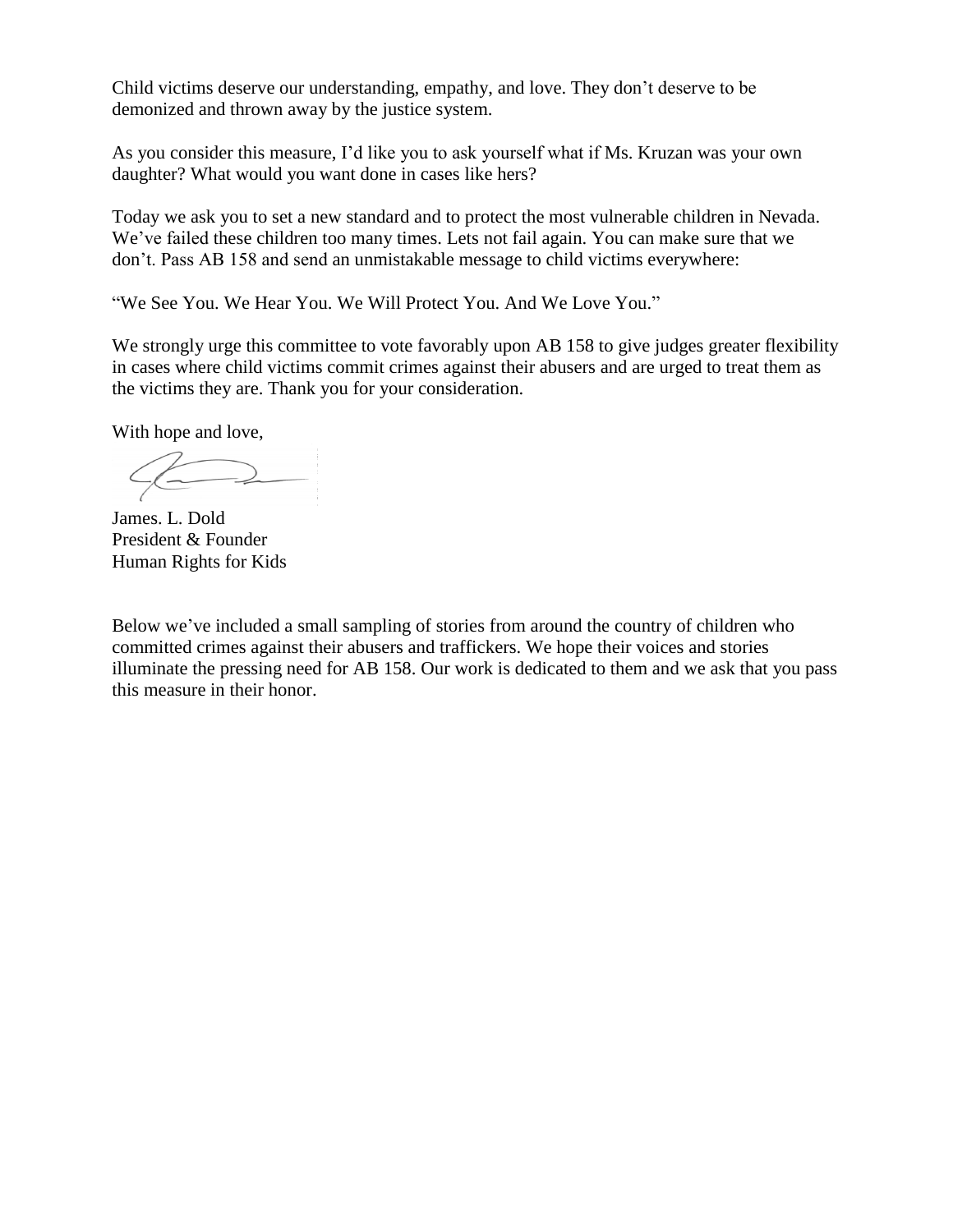

## **COMMENTARY: Legislature will consider measure to help, not punish, kids who are exploited**



By Sara Kruzan Special to the Review-Journal February 23, 2019 - 9:00 pm

When I was 17 years old, I was sentenced to die in prison for killing the man who had been trafficking me for more than five years. I was only 11 years old when the man who exploited me began to groom me for the underage selling of a child within the dark shadows of our communities.

Yet, during my trial, the abuse and complex trauma I experienced throughout my childhood was not admitted into evidence. I was not allowed to speak of it.

The "justice" system sentenced me — a child sex trafficking and rape survivor — to life in prison without parole, plus four years, for killing the man who stole my childhood and victimized me for nearly a third of my young life.

Because of the tireless work of my legal team and community advocates, my sentence was commuted and reduced. On Oct. 31, 2013, I was paroled from Central California Women's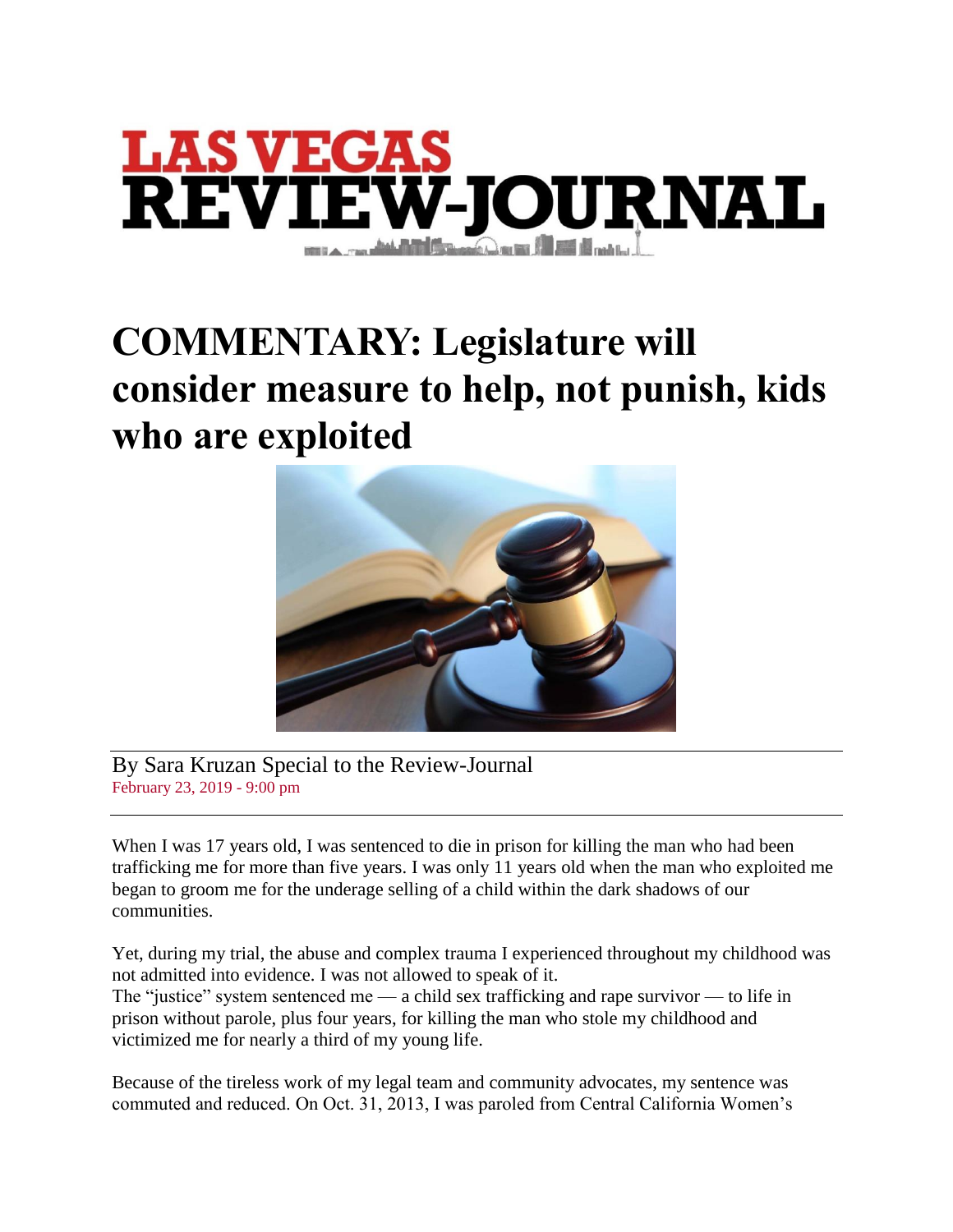Facility in Chowchilla after serving 19 years and seven months. Despite having been free for more than five years now, my heart continues to ache at the injustice of locking up child victims of sex trafficking and sexual abuse who commit crimes against those who have abused and exploited them.

What happened to me was not justice. What happened to Cyntoia Brown, despite her sentence being commuted recently by Gov. Bill Haslam of Tennessee, was not justice. And what has happened to Alexis Martin, another child sex trafficking victim currently serving a life sentence for participating in a crime that resulted in her trafficker's death, is not justice. None of us should have been sent to prison in the first place — a far too common response for girls of color in our country — especially for actions they take against their rapists and traffickers.

Being silenced, sexually assaulted, raped, trafficked and degraded creates deep wounds, especially for children. Every day, these wounds require courage, grace and an undefined strength to overcome. Imagine if Cyntoia, Alexis or I were your own daughter. How might you respond to the vile men who exploited and abused us? Is it so difficult to understand, then, how a 16-year-old girl who was raped and abused and exploited from the time she left elementary school would end up killing the man who harmed her so? What should we do with her?

Our answer to this question says a lot more about us than it does about her.

When I was silenced, I felt invisible. I felt my voice and life experiences held no value and that I, as a person, had no value. It was only my act of violence that seemed to matter to the justice system, not what led up to it or what the person I had harmed had done to me. Instead, I was labeled a "child prostitute," a "murderer," a "convicted teen killer" and a "teen prostitute who killed her pimp." I was left to die in a cage after being told by a judge that I lacked "moral scruples."

Nelson Mandela once said, "There is no keener revelation of a society's soul than the way in which it treats its children." What does it say about our soul if we allow our children who have been abused, raped and exploited to be sentenced to decades in prison for having committed crimes against their abusers, rapists and exploiters?

I have been working alongside the survivor-led nonprofit organization Human Rights for Kids on a policy solution to make sure that what happened to Cyntoia, Alexis and I never happens again. Under our proposal, judges will be given greater flexibility in cases like ours and urged to keep us in the juvenile or child welfare system to provide us with services and care rather than keeping us in cages and silenced. Girls like us deserve to be protected by the system, not traumatized by it. Sara's Law, as we are calling it, will make sure that happens.

Sara's Law has been introduced in Nevada as Assembly Bill 158 by Assemblyman John Hambrick, R-Las Vegas, so that none of Nevada's children has to suffer as I and so many other sex trafficked, exploited and abused children have had to.

Let's not allow the justice system to take anything else away from child sex trafficking and sexual abuse victims. We've been forced to give away too much already. Let's do better so that the next Cyntoia Brown, Alexis Martin or Sara Kruzan is met with empathy, compassion, understanding and love.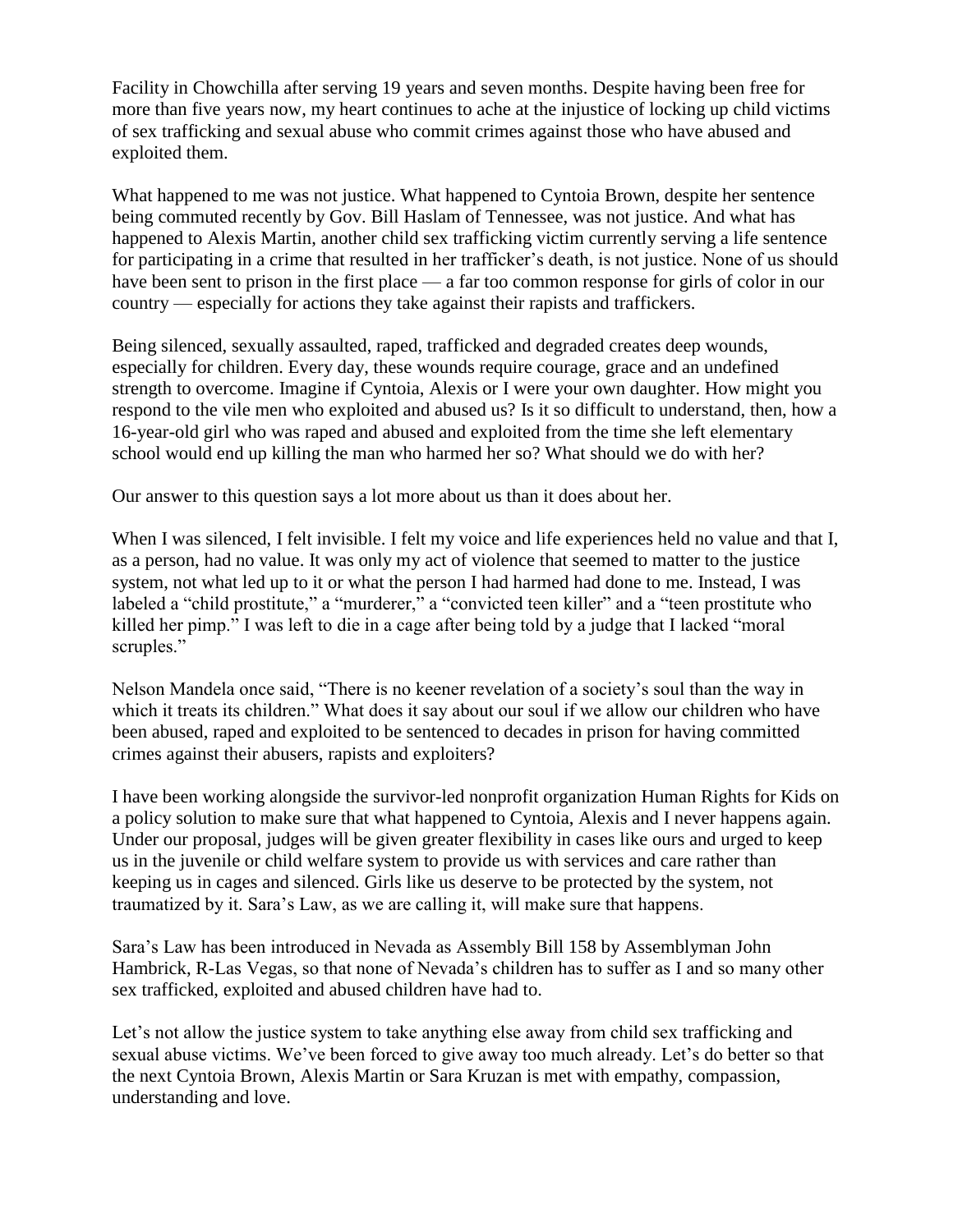## **The Boy Who Killed His Molester**



Published 10/18/2010

January 22, 2010, started off as a typical Friday for 16-year-old Daniel [Kovarbasich.](http://www.oprah.com/oprahshow/Daniel-Kovarbasichs-Story-Video) That morning, his father drove his mother to work, dropping off Daniel at the home of close family friend Duane Hurley, who was supposed to take Daniel to school.

Thirty minutes later, Duane was dead. Daniel had stabbed him 55 times.

Immediately after the stabbing, Daniel frantically called his father, Terry. Terry raced to meet Daniel and found him standing on the street, his hands caked in blood. Inside the house, the scene was gruesome. Duane lay lifeless at the top of the stairs with blood splattered across his body, floor and walls.

Daniel claimed that Duane had attacked him, but that wasn't true. The real story would unfold over the next several months, revealing a horrifying secret: Daniel alleged that Duane had been grooming and sexually abusing him for more than three years—and no one had a clue.



Daniel was 12 when 52-year-old Duane Hurley first approached him outside a local elementary school. Daniel was charmed by Duane's dog, and when Duane returned a few days later asking if Daniel would watch the dog for a moment, he agreed. Five minutes later, Daniel says Duane returned and paid him \$30 for his help.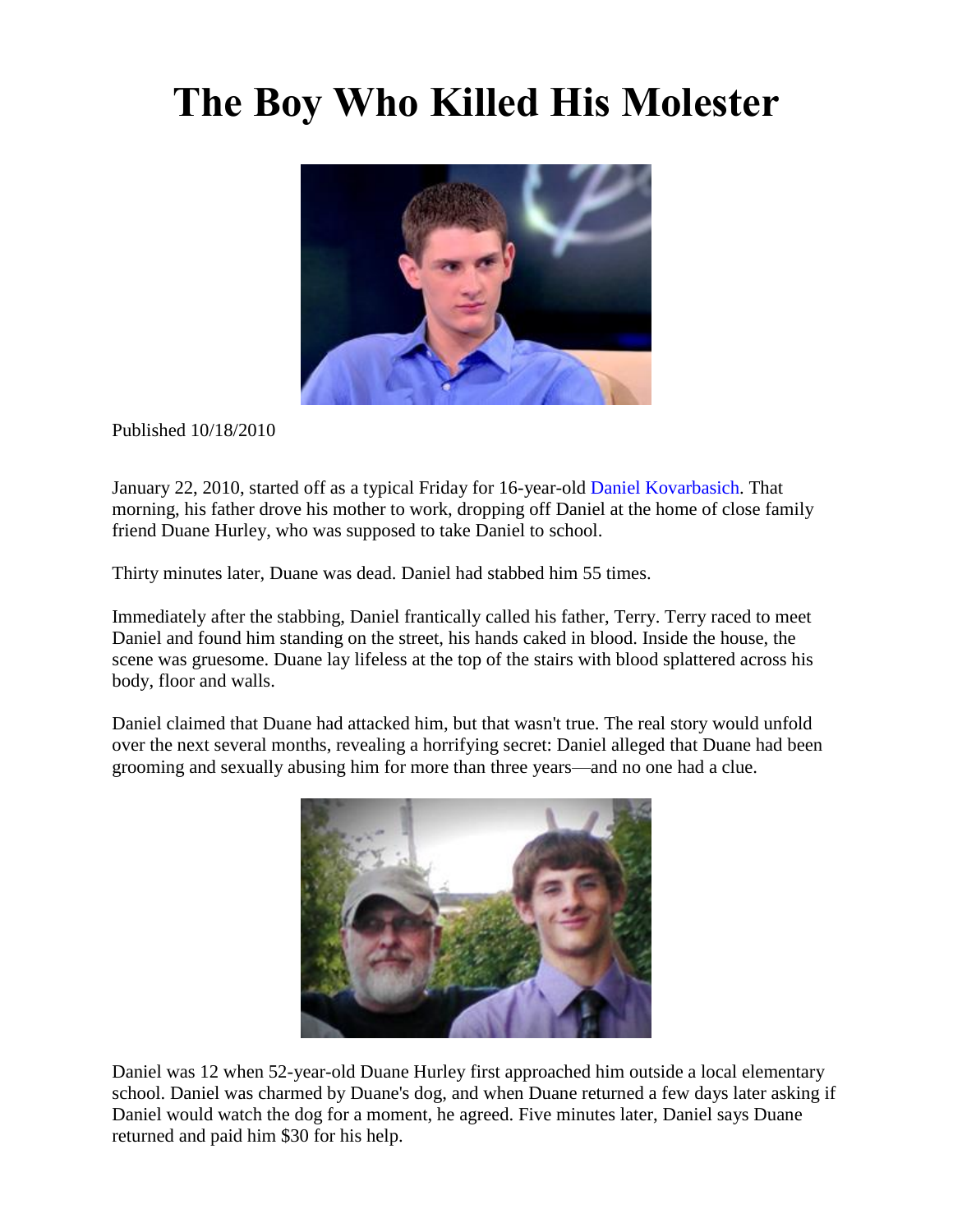This was the start of the "grooming process," a calculated behavior that helps child molesters gain the trust of potential victims and, oftentimes, victims' families.

Initially, Daniel and his parents, Terry and Donna, were suspicious. "We got the information off the dog tag to go look [Duane] up online to see if he was a sex offender," Daniel says. "We didn't find anything."

So, when Duane began inviting Daniel over to his house to do odd jobs for money, his parents agreed—but they went to Duane's house with their son. "Duane welcomed us into his home and seemed very genuine," Terry says.

For the next year, both Terry and Donna accompanied Daniel on his visits to Duane's home. Over time, they began to treat Duane like part of the family. That's when things allegedly took a very dark turn.



Unbeknownst to the Kovarbasichs, Duane was skillfully grooming Daniel, as well as his parents.

"He'd buy me stuff," Donna says. "I'd say that I'm out of laundry detergent and have to wait until I get paid to get detergent. He would go out and buy detergent and bring it to me. I mean, he was a great guy. Who wouldn't like someone like this?"

Once the family was comfortable with him, Duane moved on to the next stage of the grooming process: lowering Daniel's inhibitions.

"He'd say stuff like, 'How many different ways can you say the word 'penis'?'" Daniel says. "[And] while I'd be using the bathroom, he'd walk by and open the door. He would also pee with the door open."

That's not all Duane did. He also let Daniel—who was too young to get a license—drive his sedan. To get the keys, Daniel says Duane asked him to expose his genitals. Them Daniel says Duane wanted to touch his penis. "After the touching," Daniel says, "I wanted to drive the Corvette. He [said], 'Bigger toys, bigger things.'"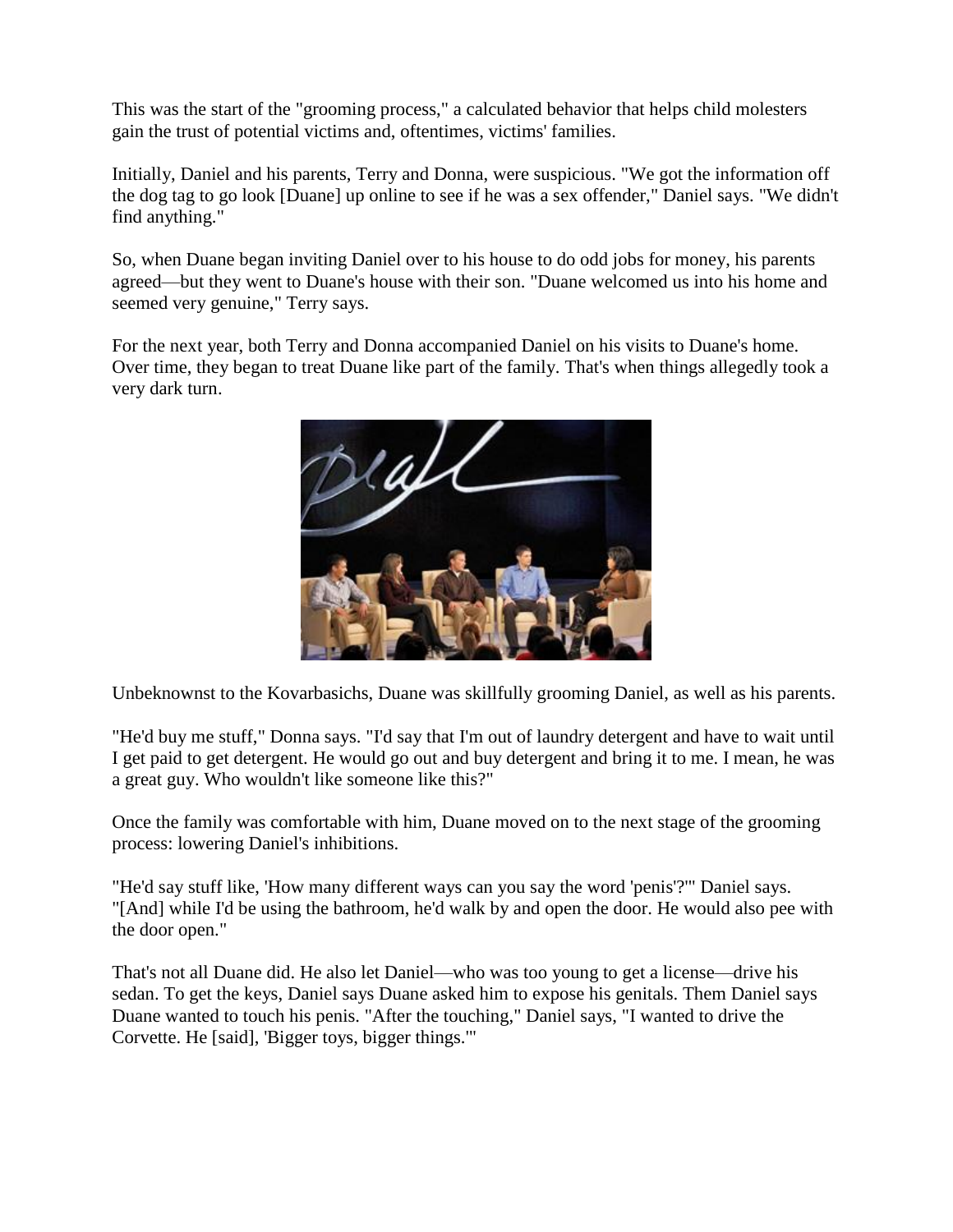

After hearing about his sexual encounters with Duane, Oprah asks Daniel why he kept going back.

"I felt like I had to. Like I couldn't get away from him," Daniel says. "It was like it was my fault. I was the one who showed him my genitals, which started it, and he kept using that against me. ... If I didn't [go over to Duane's house], he'd come find me. If I tell him no, then he was going to say something."

Duane continued to sexually abuse Daniel, even though the teen says he told Duane to stop. Then, the abuse began to escalate.

Two weeks before he murdered Duane, Daniel fell asleep on Duane's couch. "He anally penetrated me that night," Daniel says. "I acted like I didn't know."

That's when Daniel says the rage and hate started to surface.



The last straw for Daniel came just before the murder, around the time he was planning a romantic anniversary celebration with his girlfriend. Duane saw another opportunity to seduce his young victim.

That Friday when Daniel came over to Duane's house before school, the two talked about the upcoming anniversary. "So all this [anniversary] stuff's going to cost...what?" Daniel says Duane asked.

"\$80," Daniel answered.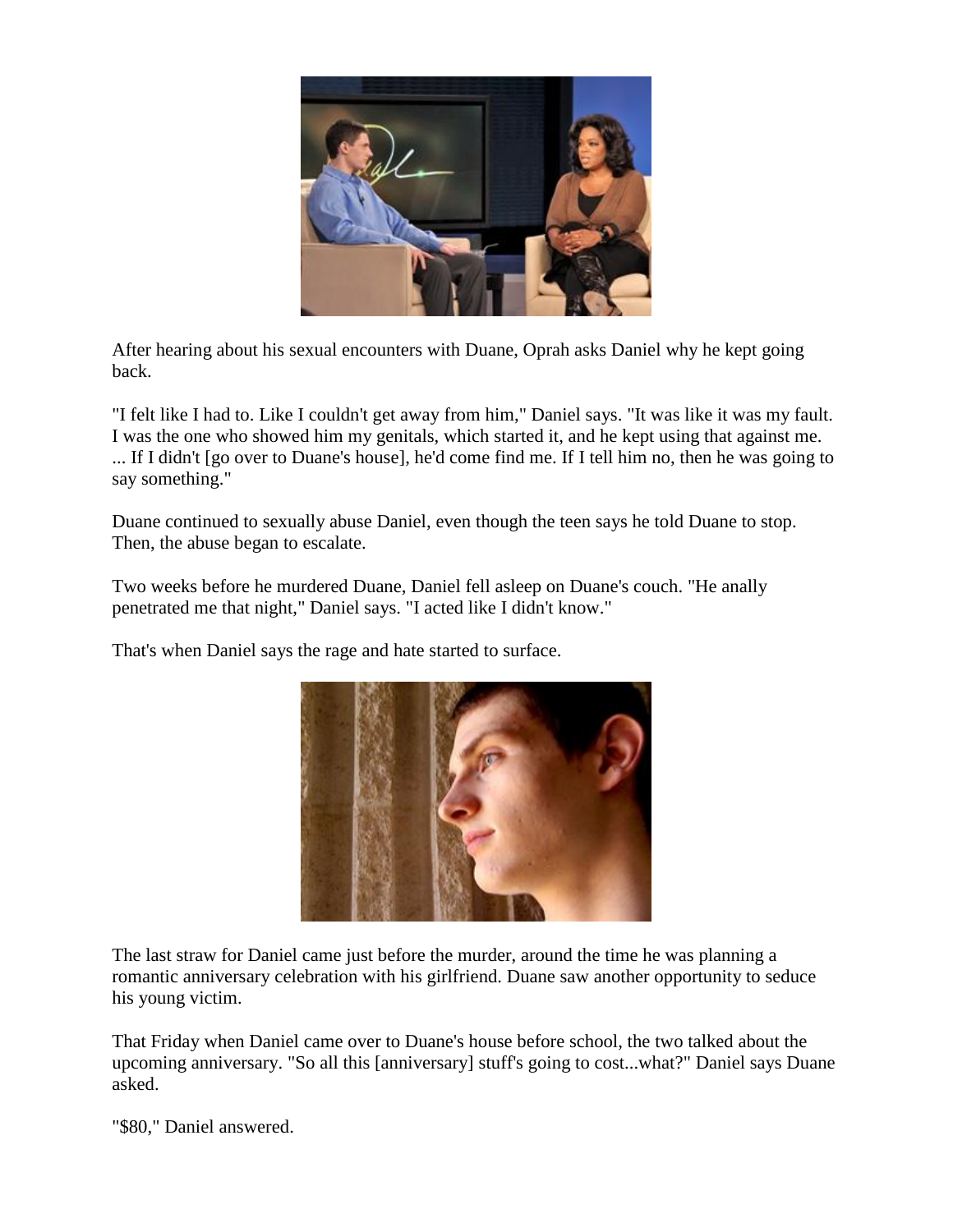Then, Daniel says Duane responded. "You know this stuff isn't free, right?"

Daniel says he knew Duane wanted to have sex, and at that moment, he realized that the molestation was not going to stop.

"I just snapped," he says.



After Daniel snapped, he says he walked over to Duane picked up a nearby pickle jar and smashed him in the head. Then, he admits to stabbing Duane 55 times.

"Did you realize you had stabbed him that many times?" Oprah asks.

"No," Daniel says. "I had no idea."

A judge found Daniel guilty of voluntary manslaughter and aggravated assault. He was sentenced to five years probation and was ordered to stay in jail until the court finds him a therapy-based treatment facility.

At the sentencing, the judge read a quote from forensic psychologist Dr. Michael Welner: "A skillful groomer, a skillful abuser, gets into the child's DNA and becomes a part of the child, and the child can't cast him off regardless of the age."

Daniel could have spent a minimum of 15 years in prison if convicted of the original charge murder. There are some people who feel the judge went too easy on the teen, but Daniel feels differently.

"Do you feel that the sentence was fair?" Oprah asks.

"I feel it was fair," Daniel says.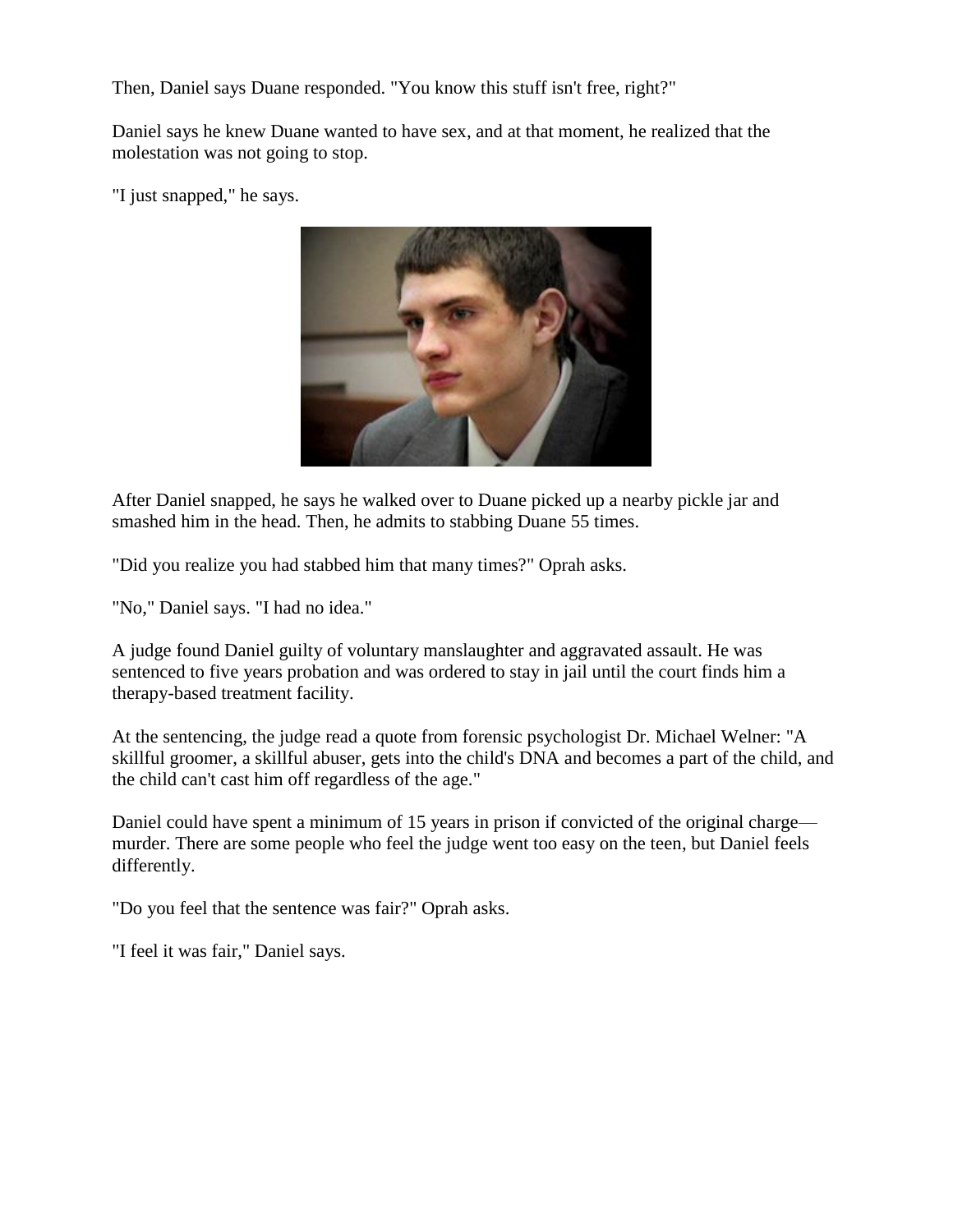

When Daniel finally came forward and accused Duane of molesting him, his parents were devastated.

"I was shocked that someone could get past my radar like that," Terry says. "And I was angry that this person deceived my whole family. He literally just took our innocence away."

"I was very upset," Donna says. "In my head, [Duane] was such a nice person, but he knew what he was doing."

Oprah asks Daniel what he'd say to other abused children who are feeling the same shame, guilt and rage that he felt. "You need to come out and say something, because it's not your fault," Daniel says. "No one is going to blame you. Man up."

Terry also has advice for children. "When anybody is giving you stuff that your parents don't want you to have and you think: 'Hey, this person's cool. He's giving me alcohol. He's letting me drive his car. He's the cool guy. My parents suck,' listen. Something's wrong."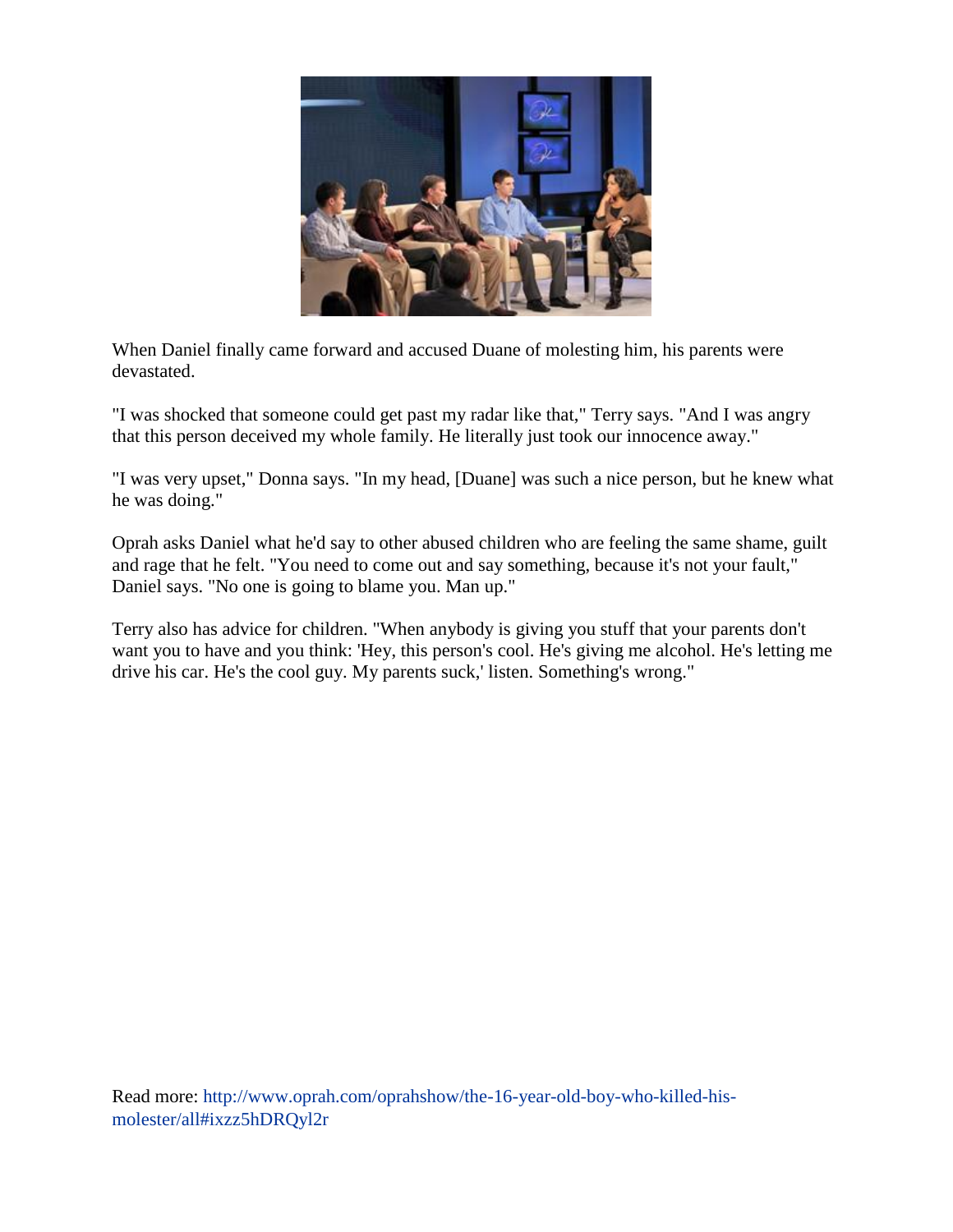# **Should 'forced sex slave' get a break in her pimp's death?**

Man was killed during robbery 5 years ago

**Posted:** 12:23 PM, May 06, 2018

**Updated:** 12:23 PM, May 06, 2018 **By:** Andrew Welsh-Huggins | Associated Press



COLUMBUS, Ohio -- No one disputes that a 15-year-old Ohio girl involved in the slaying of a man during a robbery five years ago was at one time, in the words of the state's Supreme Court chief justice, "a forced sex slave." What is up for debate before the Ohio Supreme Court is the impact of the girl's prostitution on her role in that killing.

The defendant, Alexis Martin, and her attorney argue that a juvenile judge made a mistake when Martin's history of sex trafficking wasn't adequately explored at a hearing that determined whether the girl should be charged as an adult.

The Associated Press doesn't normally identify victims of sexual assault or juveniles charged with crimes. In this case, Martin has been frequently identified in the media and court documents and doesn't have a problem with being named, her attorney said.

Investigators say Martin and a female friend came up with the robbery plan with two other men. The victims were Martin's pimp and his brother. The girls were having sex with the victims to distract them when the robbers entered a house and the victims were shot, according to court documents. Martin is not accused of firing a gun.